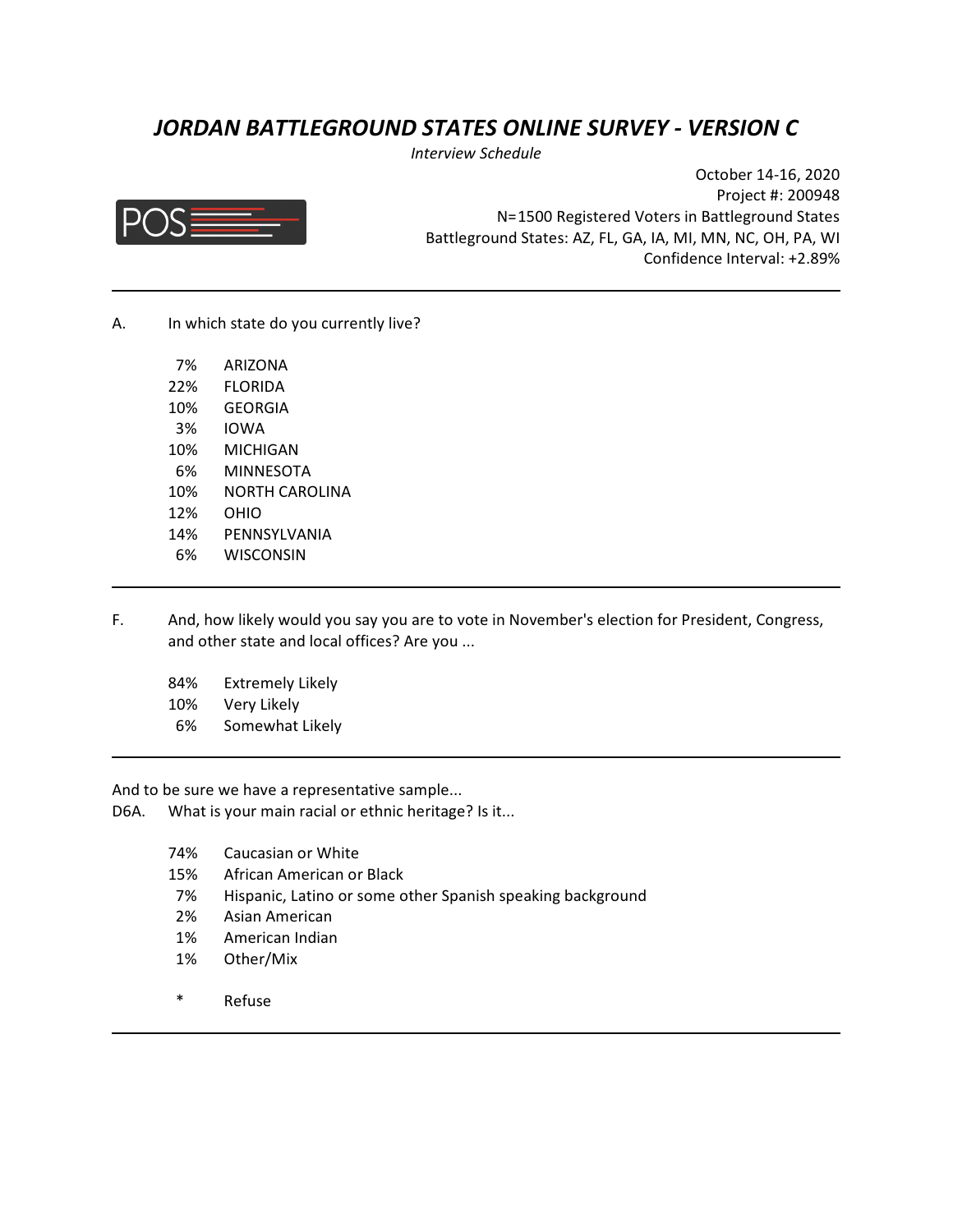*Jordan Battleground States Online Survey - Version C* Page 2 of 10 Page 2 of 10 *October 14-16, 2020*

D1. And, in what year were you born?

| 6%  | 18 - 24             |
|-----|---------------------|
| 19% | 25 - 34             |
| 15% | 35 - 44             |
| 17% | 45 - 54             |
| 19% | 55 - 64             |
| 24% | <b>65 AND ABOVE</b> |
|     |                     |
| *   | REFUSED             |

D2. What is your gender?

48% Male

- 52% Female
- \* Identify some other way

Turning to what's going on the country…

Now, I would like you to read several names of different people in politics. For each one, please indicate whether you have a very favorable, somewhat favorable, somewhat unfavorable, very unfavorable, no opinion, or if you've never heard of that person.

|    | <b>TOTAL</b><br><b>FAV</b> | <b>TOTAL</b><br><b>UNFAV</b> | <b>VERY</b><br><b>FAV</b> | <b>SMWT</b><br><b>FAV</b> | <b>SMWT</b><br><b>UNFAV</b> | <b>VERY</b><br><b>UNFAV</b> | HRD OF/<br><b>NO OPIN</b> | <b>NEVER</b><br><b>HEARD</b> |
|----|----------------------------|------------------------------|---------------------------|---------------------------|-----------------------------|-----------------------------|---------------------------|------------------------------|
| 1. | Donald Trump<br>44%        | 55%                          | 29%                       | 16%                       | 9%                          | 45%                         | 1%                        | $\ast$                       |
| 2. | Joe Biden<br>51%           | 47%                          | 30%                       | 21%                       | 11%                         | 36%                         | 2%                        | –                            |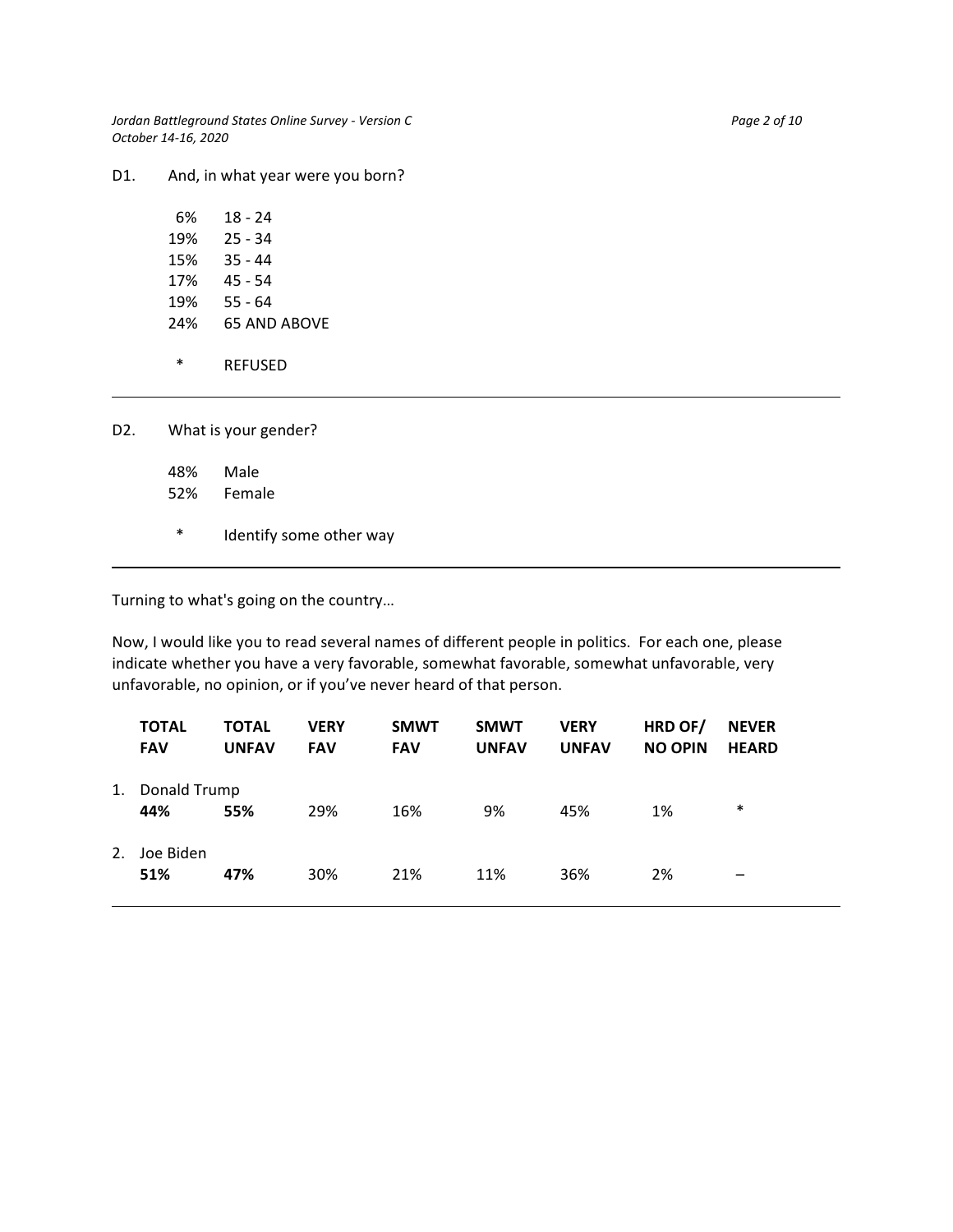*Jordan Battleground States Online Survey - Version C* Page 3 of 10 *October 14-16, 2020*

3. And, have you already voted in the November election?

31% Yes 69% No

#### **(ASKED IN NO, HAVE NOT VOTED IN Q3)**

4. How do you plan on voting in this election…

47% In-person at the polls on election day,

- 21% In-person at an early vote location, ...or... 27% By absentee or mail ballot?
- 4% Not Sure
- 5. If the election for President were held today, for whom would you vote if the candidates were...

Donald Trump, Republican ...and... Joe Biden, Democrat?

38% Definitely Trump

- 4% Probably Trump
- 1% Lean Trump
- 5% Hard Undecided/Not Sure
- 1% Lean Biden
- 8% Probably Biden
- 42% Definitely Biden
- **44% TOTAL TRUMP**
- **51% TOTAL BIDEN**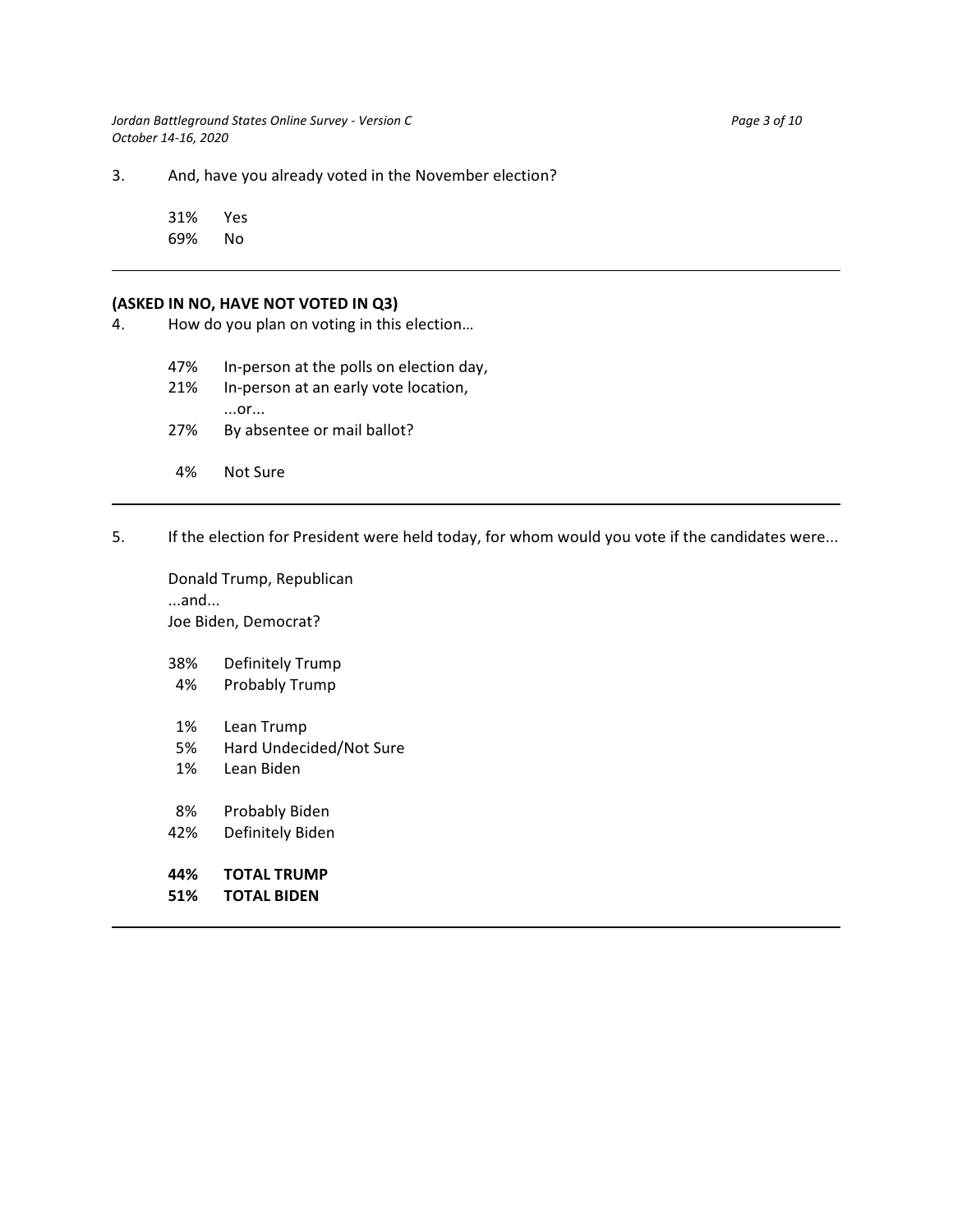*Jordan Battleground States Online Survey - Version C* Page 4 of 10 *October 14-16, 2020*

6. And, if the election for President were held today, for whom would you vote if the candidates were...

Donald Trump, Republican, Joe Biden, Democrat, Jo Jorgensen, Libertarian ...and... Howie Hawkins, Green Party?

- 38% Definitely Trump
- 4% Probably Trump
- 1% Lean Trump
- 44% Definitely Biden
- 5% Probably Biden
- 1% Lean Biden
- 1% Definitely Jorgensen
- 1% Probably Jorgensen
- \* Lean Jorgensen
- \* Definitely Hawkins
- \* Probably Hawkins
- Lean Hawkins
- 4% Hard Undecided/Not Sure
- **43% TOTAL TRUMP**
- **50% TOTAL BIDEN**
- **2% TOTAL JORGENSEN**
- **\* TOTAL HAWKINS**
- 7. Generally speaking, do you believe you are better off or worse off than you were four years ago under President Obama?
	- 38% Better Off
	- 40% Worse Off
	- 19% About the Same
	- 3% Not Sure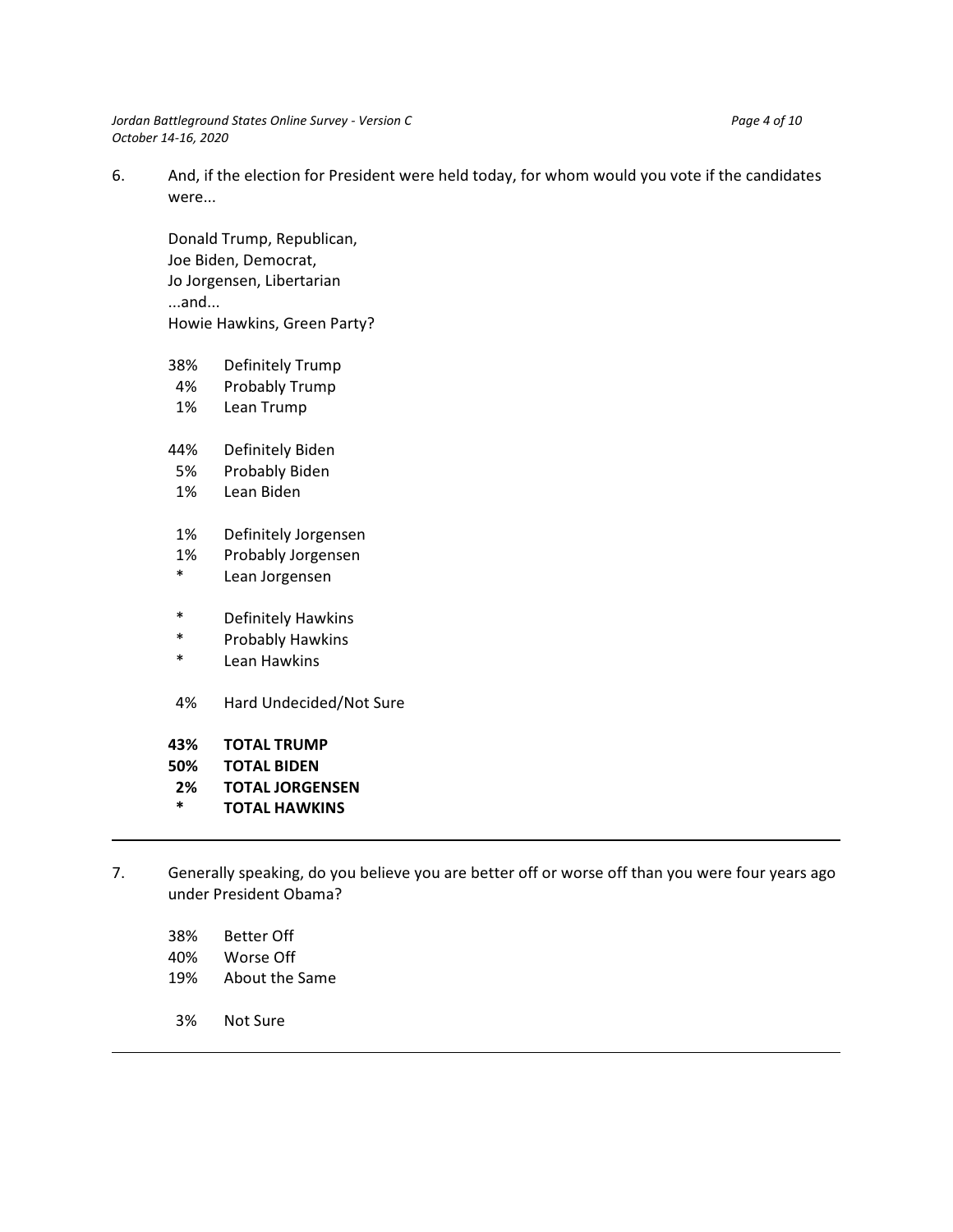*Jordan Battleground States Online Survey - Version C* Page 5 of 10 *October 14-16, 2020*

- 8. And, do you strongly approve, somewhat approve, somewhat disapprove, or strongly disapprove of the job Donald Trump is doing as President?
	- 27% Strongly Approve
	- 19% Somewhat Approve
	- 9% Somewhat Disapprove
	- 43% Strongly Disapprove
	- 2% Not Sure

# **46% TOTAL APPROVE**

#### **52% TOTAL DISAPPROVE**

- 9. Now, more specifically, which one of the following best describes how you feel about President Trump and his policies…
	- 22% I approve of his policies and his personality and temperament
	- 30% I approve of many of his policies but not of his personality and temperament
	- 45% I disapprove of both his policies and his personality and temperament
	- 3% Not Sure

### **52% TOTAL APPROVE OF POLICIES**

- 10. And, which one of the following do you believe is the most important problem facing the country…
	- 39% Containing the coronavirus
	- 29% Rebuilding the nation's economy
	- 11% Restoring law and order
	- 9% Healing the racial divide
	- 8% Improving health care
	- 3% Not Sure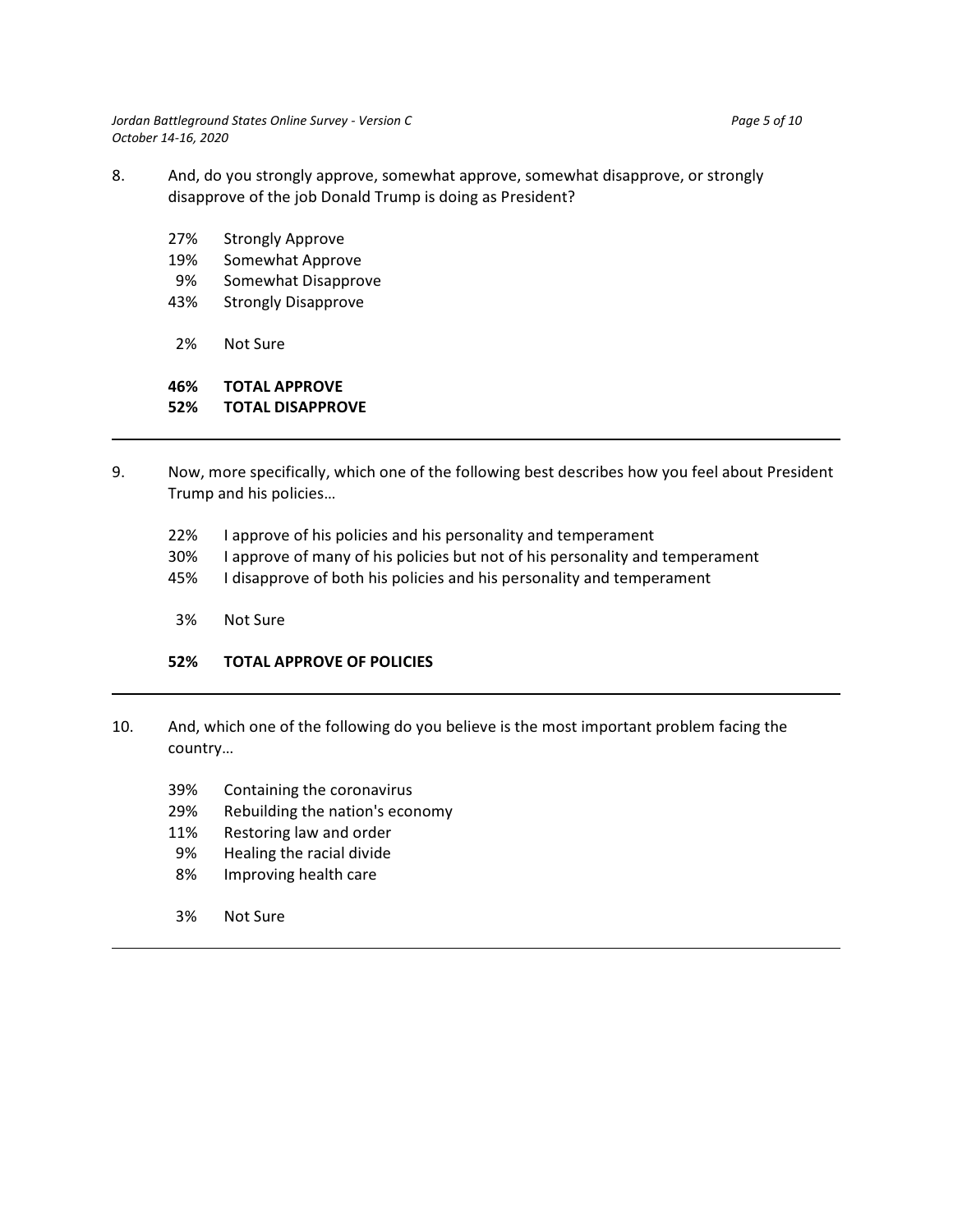And, which candidate for President do you believe would do the better job of handling each of the following issues…

|                                                       | <b>Donald</b><br><b>Trump</b> | Joe<br><b>Biden</b>             | <b>Not</b><br>Sure |
|-------------------------------------------------------|-------------------------------|---------------------------------|--------------------|
| 12.                                                   |                               | Rebuilding the nation's economy |                    |
|                                                       | 48%                           | 44%                             | 9%                 |
| 11.                                                   | Containing coronavirus        |                                 |                    |
|                                                       | 36%                           | 51%                             | 13%                |
| Protecting people with pre-existing conditions<br>13. |                               |                                 |                    |
|                                                       | 36%                           | 52%                             | 13%                |

## 14. And, do you think the situation with the coronavirus is getting much better, somewhat better, somewhat worse or much worse?

| 10% | Much Better                   |
|-----|-------------------------------|
| 23% | Somewhat Better               |
| 27% | Somewhat Worse                |
| 20% | Much Worse                    |
| 16% | <b>Staying About the Same</b> |
|     |                               |
| 4%  | Not Sure                      |
|     |                               |
| 34% | <b>TOTAL BETTER</b>           |
| 46% | <b>TOTAL WORSE</b>            |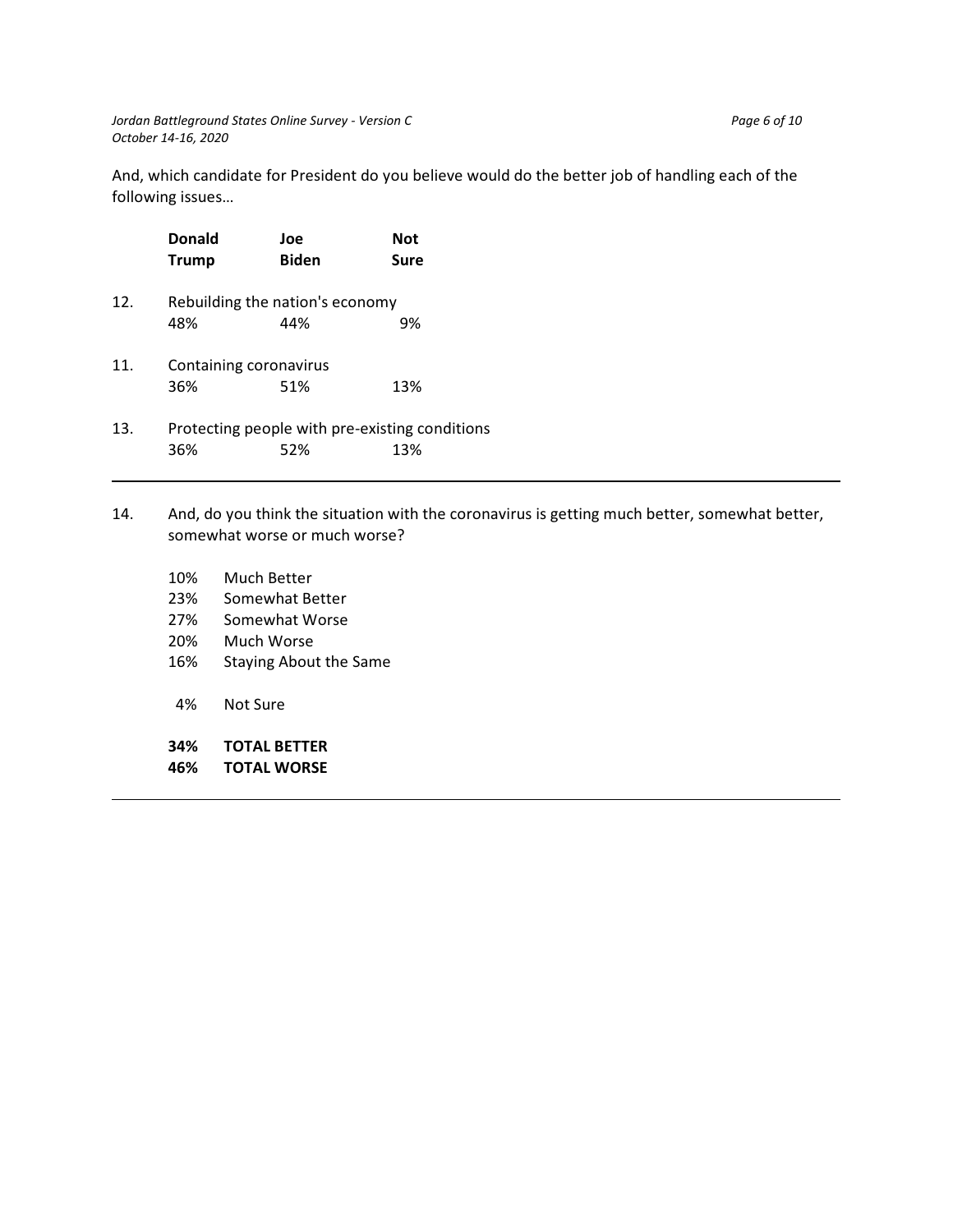*Jordan Battleground States Online Survey - Version C* Page 7 of 10 *October 14-16, 2020*

- 15. Do you think the economy is getting much better, somewhat better, somewhat worse or much worse?
	- 9% Much Better
	- 27% Somewhat Better
	- 30% Somewhat Worse
	- 20% Much Worse
	- 11% Staying About the Same
	- 4% Not Sure

**36% TOTAL BETTER 49% TOTAL WORSE**

- 16. And, thinking about the economy in your area… would you say that the economy is...
	- 19% Fully re-opened
	- 69% Partly re-opened
	- 11% Still mostly closed
		- ...or...
	- 1% Totally closed?
	- **88% TOTAL RE-OPENED**

### **12% TOTAL MOSTLY CLOSED**

- 17. On the issue of Medicare and Social Security, which point of view comes closest to your own?
	- 16% Biden will cut Social Security and Medicare
	- 35% Trump will cut Social Security and Medicare
	- 8% Both of them will cut Social Security and Medicare
	- 20% Neither one of them will cut Social Security and Medicare
	- 21% Not Sure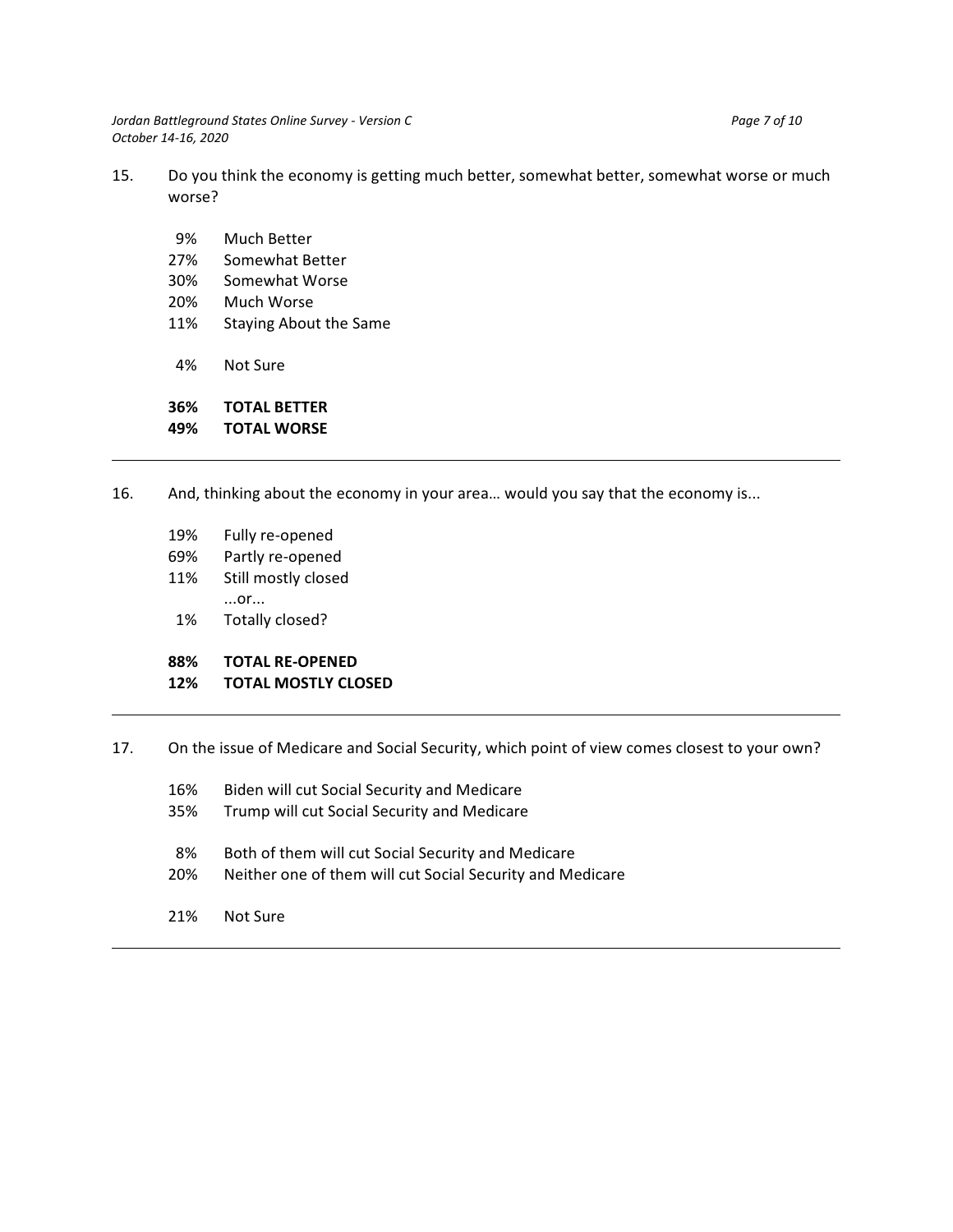Now, just a few demographic questions…

- D3. And what is the last grade you completed in school?
	- \* Some Grade School (Grades 1-8)
	- 2% Some High School (Grades 9-11)
	- 25% Graduated High School (Grade 12)
	- 8% Technical/Vocational School
	- 29% Some College
	- 28% Graduated College
	- 9% Post-Graduate

**63% LESS COLLEGE**

**37% COLLEGE+**

D4A. In politics today, do you consider yourself to be a....

- 21% Strong Republican
- 8% Not-So-Strong Republican
- 10% Lean to Republicans
- 19% Independent/Something Else
- 11% Lean to Democrats
- 8% Not-So-Strong Democrat
- 23% Strong Democrat

#### **39% TOTAL REPUBLICAN**

**42% TOTAL DEMOCRAT**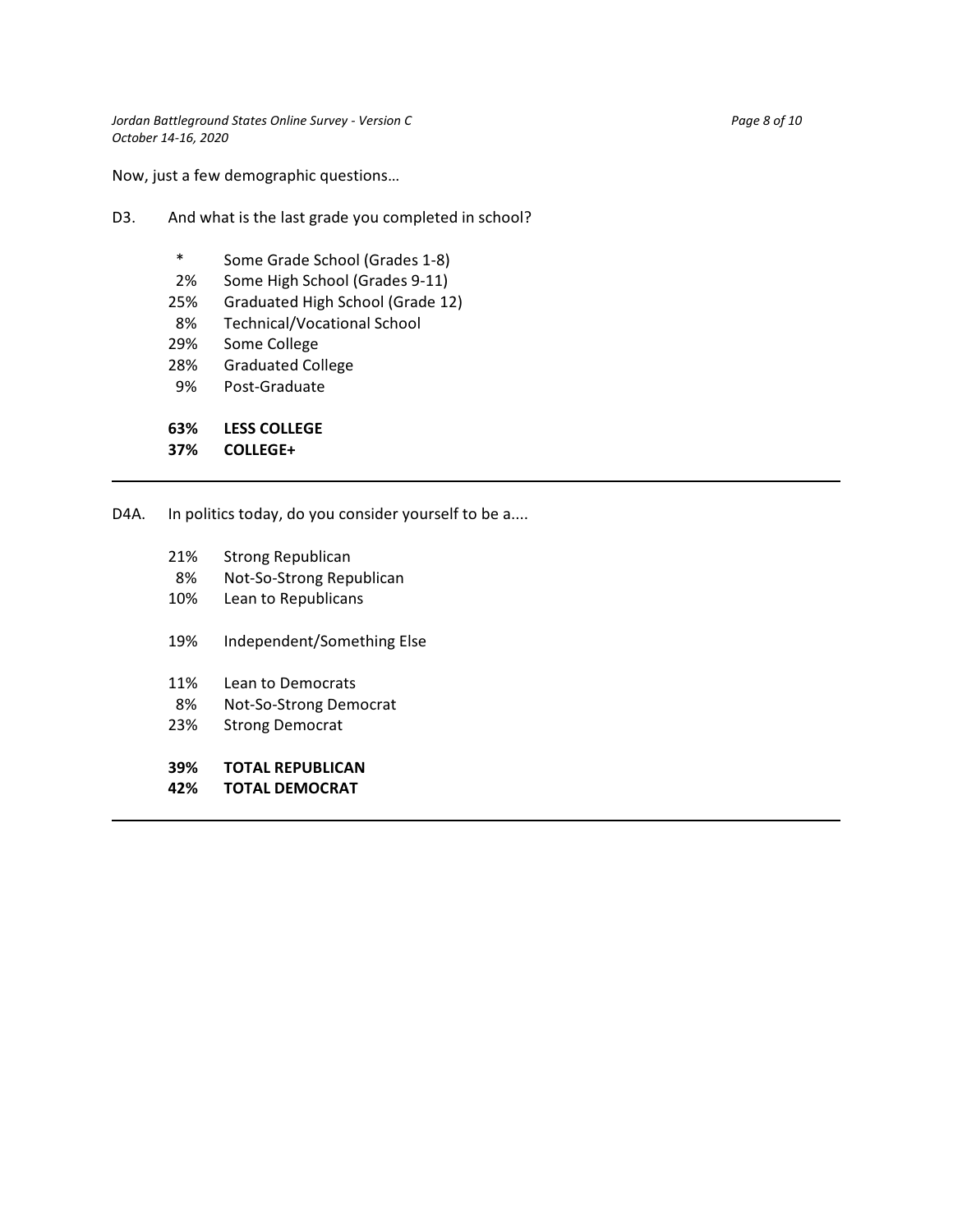*Jordan Battleground States Online Survey - Version C* Page 9 of 10 *October 14-16, 2020*

D5A. Generally speaking, do you consider yourself to be...

| 36% | <b>TOTAL CONSERVATIVE</b> |
|-----|---------------------------|
| 10% | Very Liberal              |
| 16% | Somewhat Liberal          |
| 39% | Moderate                  |
| 21% | Somewhat Conservative     |
| 15% | <b>Very Conservative</b>  |

D8A. And, regardless of how you feel now, for whom did you vote in the 2016 Presidential election... Donald Trump, Hillary Clinton, or someone else?

|     | TOTAL VOTED |                         |
|-----|-------------|-------------------------|
| 40% | 48%         | Donald Trump            |
| 38% | 46%         | Hillary Clinton         |
|     |             |                         |
| 2%  | 2%          | Gary Johnson            |
| 1%  | 2%          | lill Stein              |
| 2%  | 2%          | Someone Else            |
|     |             |                         |
| 15% |             | Did Not Vote            |
| 1%  |             | Don't Know/Don't Recall |
|     |             |                         |